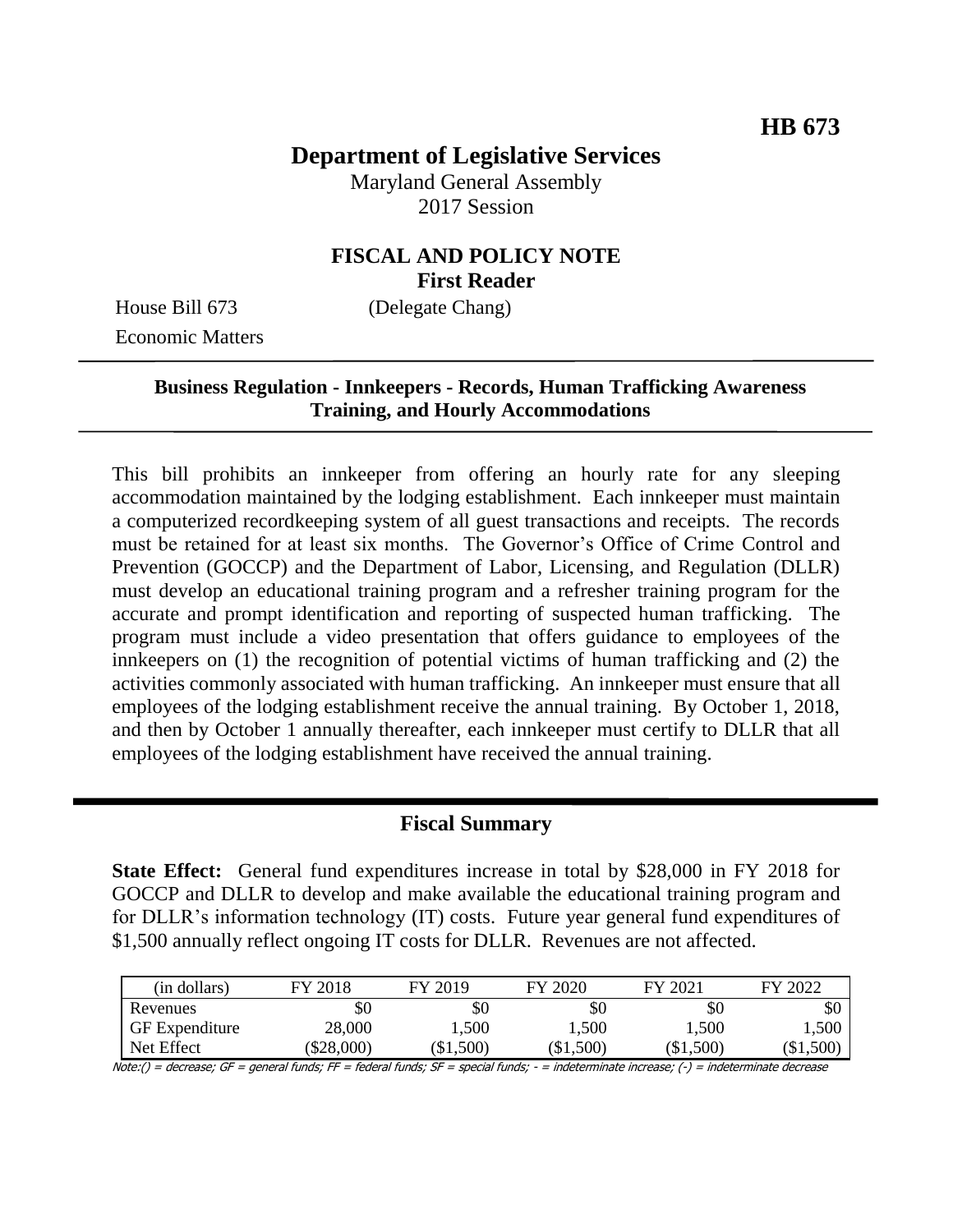**Local Effect:** Local law enforcement can handle any additional enforcement activities due to the bill with existing resources. Revenues are not materially affected.

**Small Business Effect:** Meaningful. Lodging establishments that are small businesses must comply with the educational training program requirements and certify that fact to DLLR by October 1, 2018, and annually thereafter. In addition, the lodging establishments must also maintain electronic records and are prohibited from offering hourly rates.

## **Analysis**

**Current Law:** State law does not prohibit an innkeeper from charging hourly rates for accommodation, require an innkeeper to maintain electronic records, or ensure training is provided to the employees of the lodging establishment. "Lodging establishment" means an inn, hotel, motel, or other establishment that has at least four rooms available for a fee to transient guests for lodging or sleeping purposes.

A person may not knowingly (1) engage in prostitution or assignation by any means; (2) keep, set up, occupy, maintain, or operate a building, structure, or conveyance for prostitution or assignation; (3) allow a building, structure, or conveyance owned or under the person's control to be used for prostitution or assignation; (4) allow or agree to allow a person into a building, structure, or conveyance for prostitution or assignation; or (5) procure or solicit, or offer to procure or solicit, for prostitution or assignation. A person who violates any of those prohibitions is guilty of prostitution, a misdemeanor punishable by imprisonment for up to one year and/or a \$500 maximum fine.

Law enforcement may issue a civil citation to require the posting of National Human Trafficking Resource Center (NHTRC) hotline signs for one year in lodging establishments where arrests leading to convictions for prostitution, solicitation of a minor, or human trafficking have occurred. Violators are subject to a civil penalty of up to a \$1,000 fine, but each guest room that does not have a sign is *not* a separate violation.

**Background:** Human trafficking is an umbrella term used to describe the activities involved when someone obtains or holds a person in compelled service. Major forms of human trafficking include forced labor, sex trafficking, bonded labor, debt bondage, involuntary domestic servitude, forced child labor, child soldiers, and child sex trafficking. Millions of adults and children are in forced labor, bonded labor, and forced prostitution around the world. A 2012 report by the International Labour Organization estimated 20.9 million individuals were victims of forced labor worldwide, with 4.5 million of these in forced sexual exploitation.